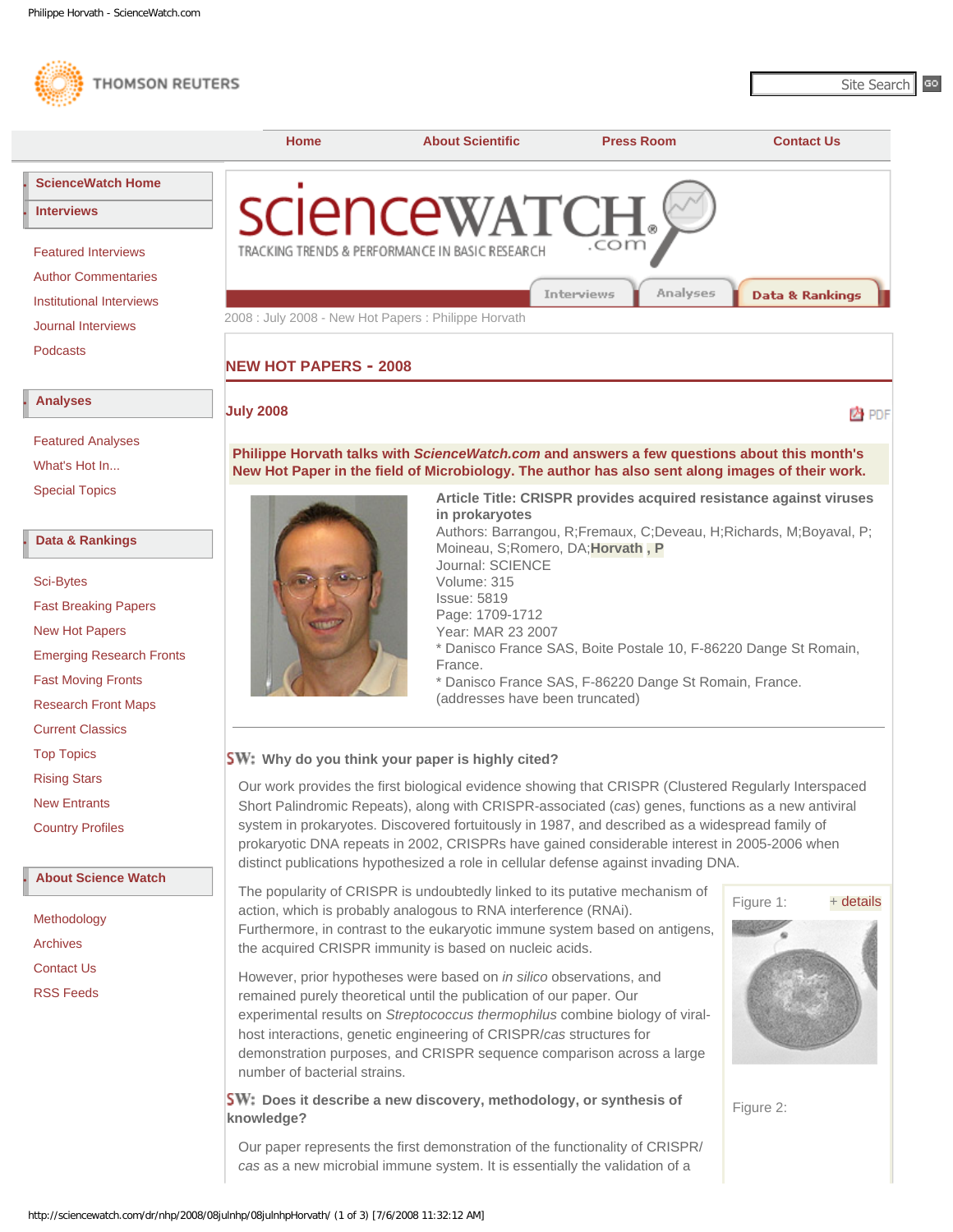putative hypothesis. This achievement is mostly due to the concomitant availability, within Danisco, of two large and complementary collections: bacterial strains and their corresponding bacterial viruses.

## **SW:** Would you summarize the significance of your paper in layman's **terms?**

Bacteria and bacterial viruses (bacteriophages, or phages) behave like prey and predators in a ruthless fight. Since the dawn of time bacteria have developed a variety of resistance mechanisms against viral infection. In response, phages continuously evolve wily strategies to skirt around bacterial defenses.

Our results show for the first time that a peculiar structure previously identified within bacterial genomes constitutes a new antiviral system. CRISPR structures can be seen as an archive of past encounters, where the bacterium stores short fragments of viral genomes. The presence of these viral fragments provides to the bacterium a kind of immunity against any forthcoming virus containing the same fragment.

| 1688<br>41<br>07 10 11 11 12 13 14 15 16 17 18 19 19 19 1                                            |
|------------------------------------------------------------------------------------------------------|
|                                                                                                      |
| 1787<br>1750, 8719<br>basero<br>peaso:<br><b>Samuel</b><br><b>CASTING</b>                            |
| $\mathbb{R}^n$<br>ш<br>                                                                              |
| $-1$<br>$\blacksquare$<br>t                                                                          |
|                                                                                                      |
|                                                                                                      |
| 77.77<br>$-4-8$<br><b>BBCY BBSTRY</b>                                                                |
| 5.7<br>. .<br>٠.<br><b>XXX7355</b><br><b>STRONOM</b><br><b><i>PERTY MITTLETIN</i></b>                |
| PESIE<br><b>bureau</b><br>100109<br>THE RESISTENT TO A THOMAS CALLED BY THE AMAN CARD AND CONSTITUTE |
| .<br>-<br>14                                                                                         |
| .<br>$\mathbf{y}$<br>- 7<br>л<br><b><i><u><u><b>AAAAAAAAAAAA</b></u></u></i></b><br>.                |
|                                                                                                      |
|                                                                                                      |
|                                                                                                      |
| Figure 3:                                                                                            |
|                                                                                                      |
| 作品<br>医神经肾管<br><b>10 00 00 W 10</b>                                                                  |
| XXXTT.O<br>L.I                                                                                       |
| <b>XXXVVH</b><br>98 C E<br>ï<br>٠<br><b>XXXTTNS</b><br>E1<br>٠                                       |
| XXXXXXX                                                                                              |
| 2000971<br>11 I D<br>ы<br>٠<br>COLORES                                                               |
| 1000006<br>ō<br>г<br>ы                                                                               |
| č<br>1203.0<br>٠<br>×<br>٠<br>c<br>٠<br>3222306<br>u                                                 |
| c<br>8503.00<br>٠<br>$\overline{1}$                                                                  |
| c<br>000085<br>红腰<br>٠<br>c<br>1000-48<br>٠                                                          |

2000515<br>2000507<br>200066<br>20006

Our discovery opens new perspectives in the fight against viruses, notably in the field of microbial food fermentations (dairy, meat, and wine industries, for

instance). It could also impact our use of viruses to fight against undesirable bacteria (phage therapy), an approach that is currently considered as a credible alternative to antibiotics.

### **SW:** How did you become involved in this research, and were there any problems along the way?

Danisco is a world-leading company for food ingredients. In order to provide starter cultures with enhanced robustness, Danisco Innovation explores any new track that could improve our knowledge on bacterial resistance against phages. Our interest for CRISPR goes back to 2002, while we were involved in the genome sequencing projects for *Lactobacillus acidophilus* NCFM® and *Streptococcus thermophilus* LMD-9 (a Danisco strain). Shortly after having discovered CRISPR structures in these two genomes, the analysis of CRISPR arrays across a diversity of bacterial strains from the same species suggested unambiguously a link with phage resistance. Experiments were then designed to test our hypotheses.

#### **SW:** Where do you see your research leading in the future?

Based on the knowledge we have added on CRISPR, we are actively implementing this strategy and we now concentrate our efforts on the development of natural approaches that will provide, in a near future, new starter cultures for the food industry. Our initial publication on CRISPR has also opened new doors to collaborations with academic teams across the world.

#### **SW:** Do you foresee any social or political implications for your research?

Our research does not have any social nor political implication. Nevertheless, in addition to improving the quality of functional food ingredients, it should have a significant impact on the population of…bacterial viruses!

# **Philippe Horvath Danisco France SAS Dangé-Saint-Romain, France [Web](http://www.danisco.com/cms/connect/corporate/home/index_en.htm)**

Keywords: CRISPR, Clustered Regularly Interspaced Short Palindromic Repeats, CRISPR-associated, cas, CRISPR/ cas structures, prokaryotes, prokaryotic DNA, RNA interference, RNAi, microbial food fermentations, undesirable bacteria, phage therapy, Lactobacillus acidophilus NCFM, Streptococcus thermophilus LMD-9, Danisco strain, Danisco Innovation.

A PDF

[back to top](#page-0-0)

[2008](http://sciencewatch.com/sciencewatch/dr/nhp/2008/) : [July 2008 - New Hot Papers](http://sciencewatch.com/sciencewatch/dr/nhp/2008/08julnhp/) : Philippe Horvath